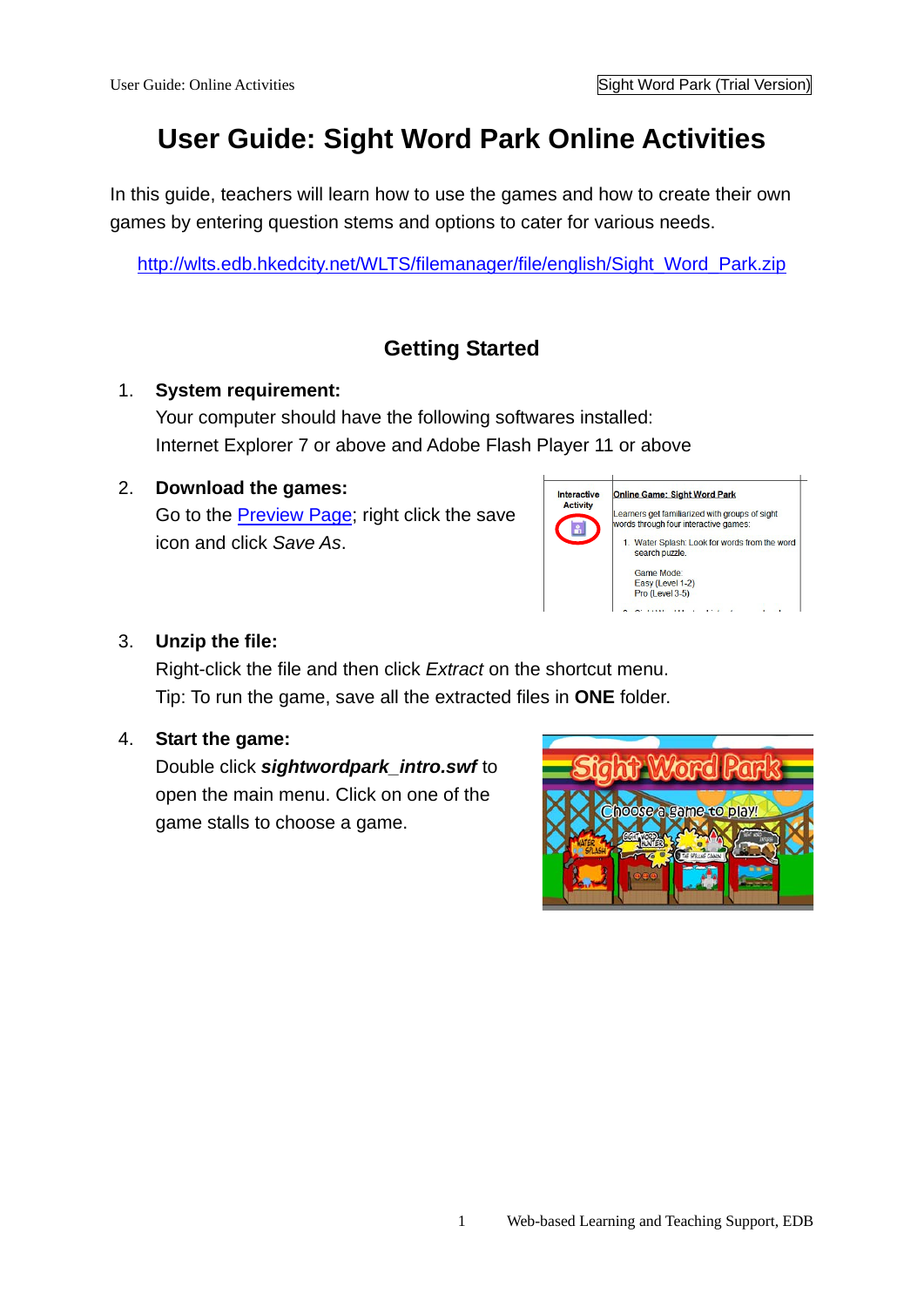## **Online Activity 1 – Water Splash**

In this game, learners will need to identify the sight words from the word search puzzle. Click on the letters to locate a word.

#### **1. Interface:**



Reset: Remove the letters you selected.

Shoot: Confirm the letters you selected.

Hints: Provide hints to help players locate the words.

Hide Words: Hide the words from the word wall on the left.

Next Puzzle: Randomly generate a new puzzle.

Back: Go back to the game menu.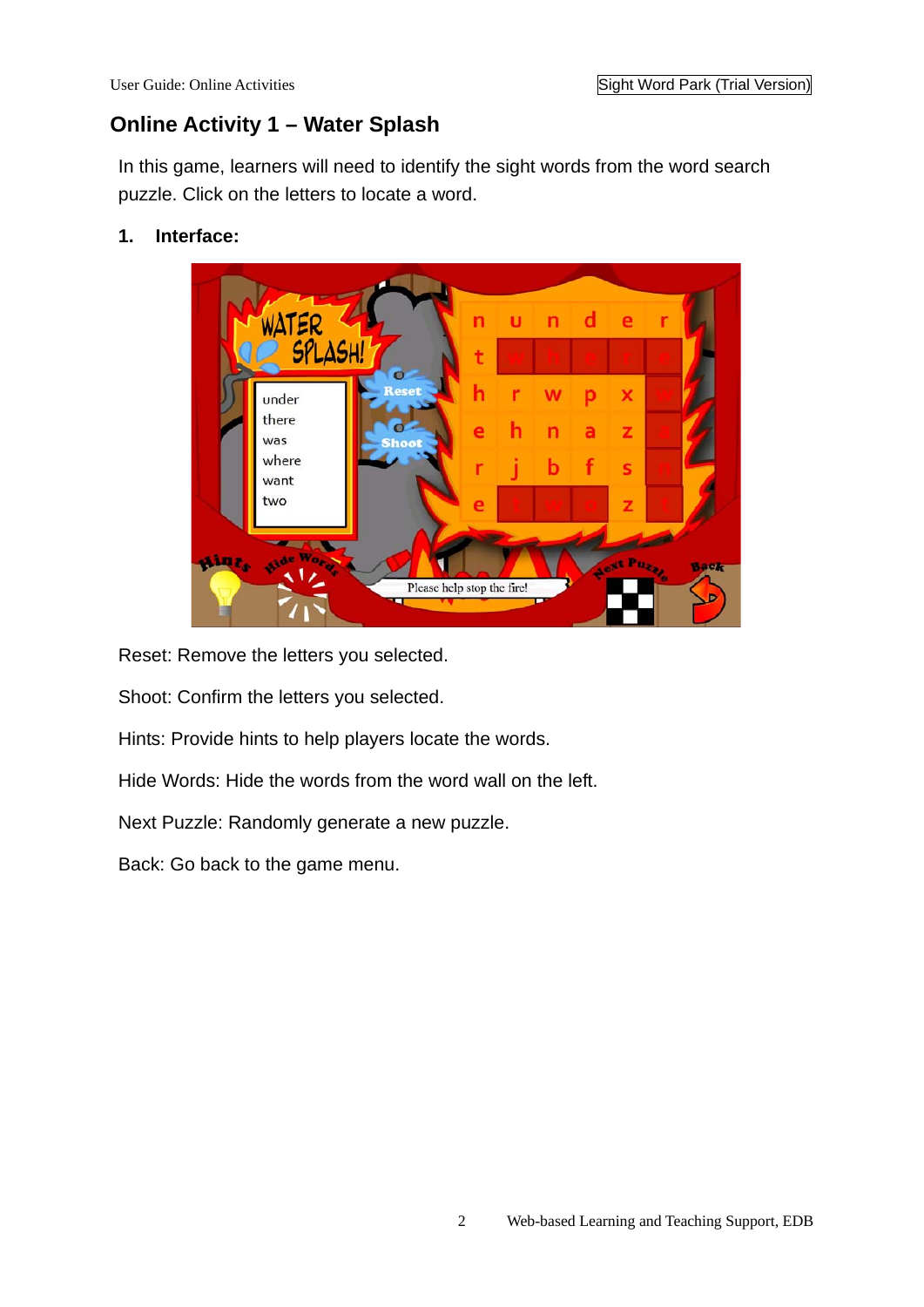#### **2. Create a puzzle using your own words**

Open the game folder. Double-click the text files to edit the word lists.

To edit words in Easy Mode, right click *mission01\_easy.txt* and open it with Notepad. To edit words in Pro Mode, right click *mission01\_adv.txt* and open it with Notepad.

Edit the text files and save the changes when you finish.

- Type ONE word per line. Do not enter any punctuations or spaces.
- Words can only use alphabetic characters.
- A minimum of 20 words is required
- NO DUPLICATE WORDS ALLOWED. If you have a word listed more than one time, an error may occur.
- For Easy Mode, words can have 3 to 6 letters; for Pro Mode, words can have 3 to 8 letters.
- Lots of long words may cause an error as we cannot find a place for all the words.



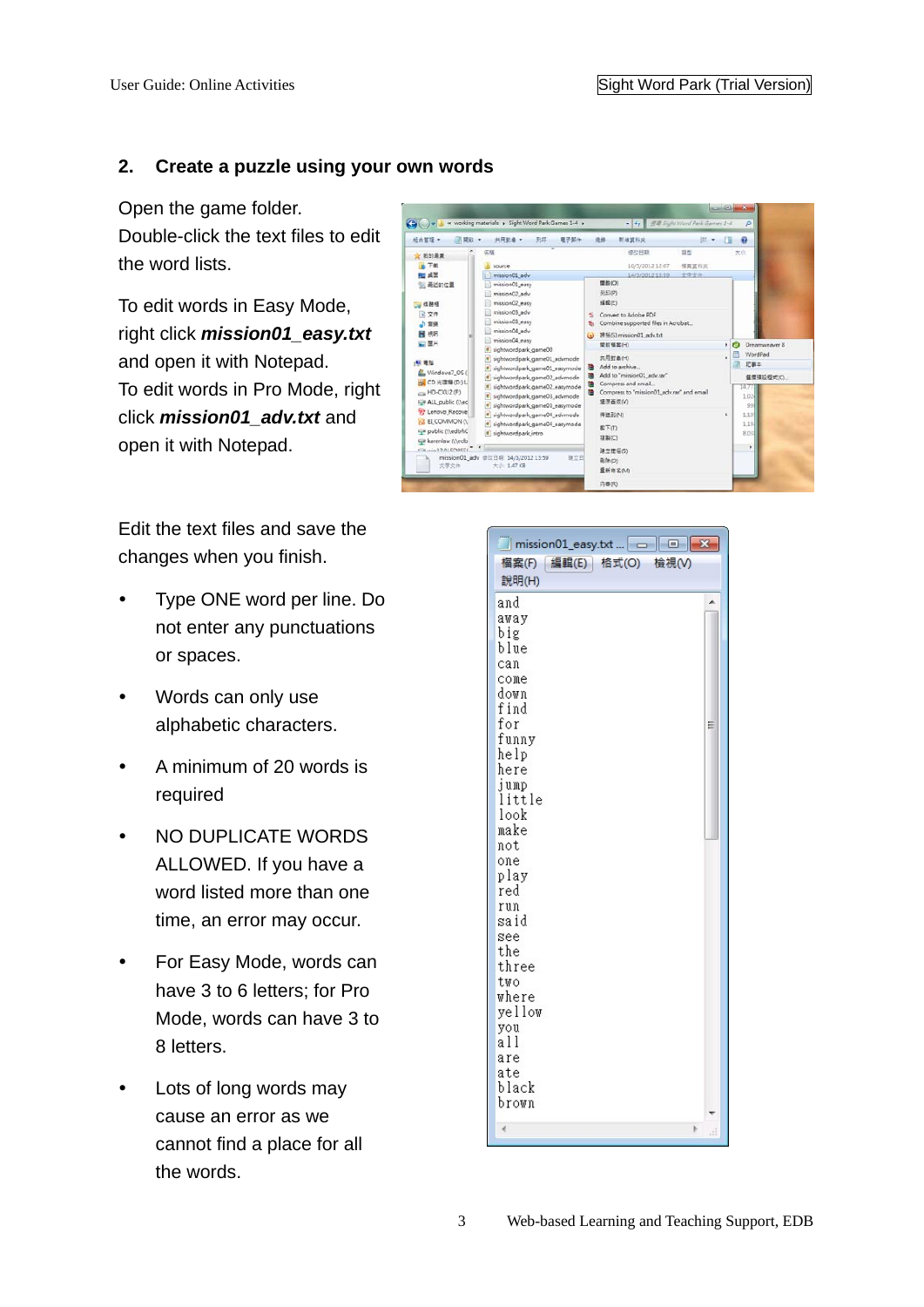## **Online Activity 2 – Sight Word Hunter**

Listen to a word and click on the correct cardboard animal.

#### **1. Interface:**



The Speaker Icon: Listen to the word again.

Back: Go back to the game menu.

#### **2. Create a new game using your own words**

Open the game folder. Double-click the text files to edit the word lists.

To edit words in Easy Mode, right click

*mission02\_easy.txt* and open it with Notepad. To edit words in Pro Mode, right click *mission02\_adv.txt* and open it with Notepad.

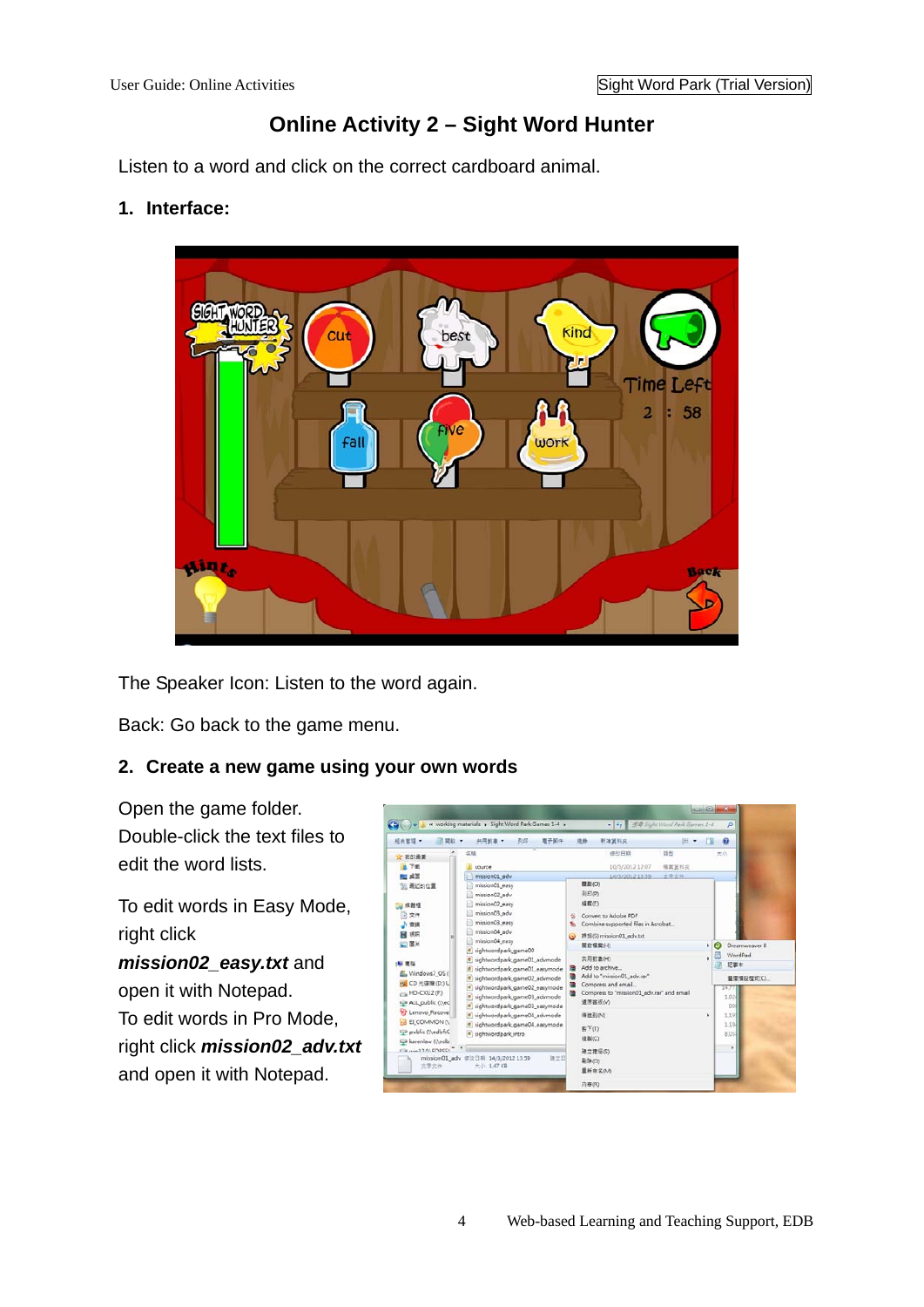User Guide: Online Activities Sight Word Park (Trial Version)

Edit the text files and save the changes when you finish.

- Type ONE word per line. Do not enter any punctuations or spaces.
- Words can only use alphabetic characters.
- A minimum of 20 words is required
- NO DUPLICATE WORDS ALLOWED. If you have a word listed more than one time, an error may occur.



## **Online Activity 3 – The Spelling Cannon**

The letters of words are either missing ( in Easy Mode) or mixed up (in Pro Mode). Learners have to choose the correct letters / words to complete the game.

## **1. Interface:**



The Speaker Icon: Listen to the word again.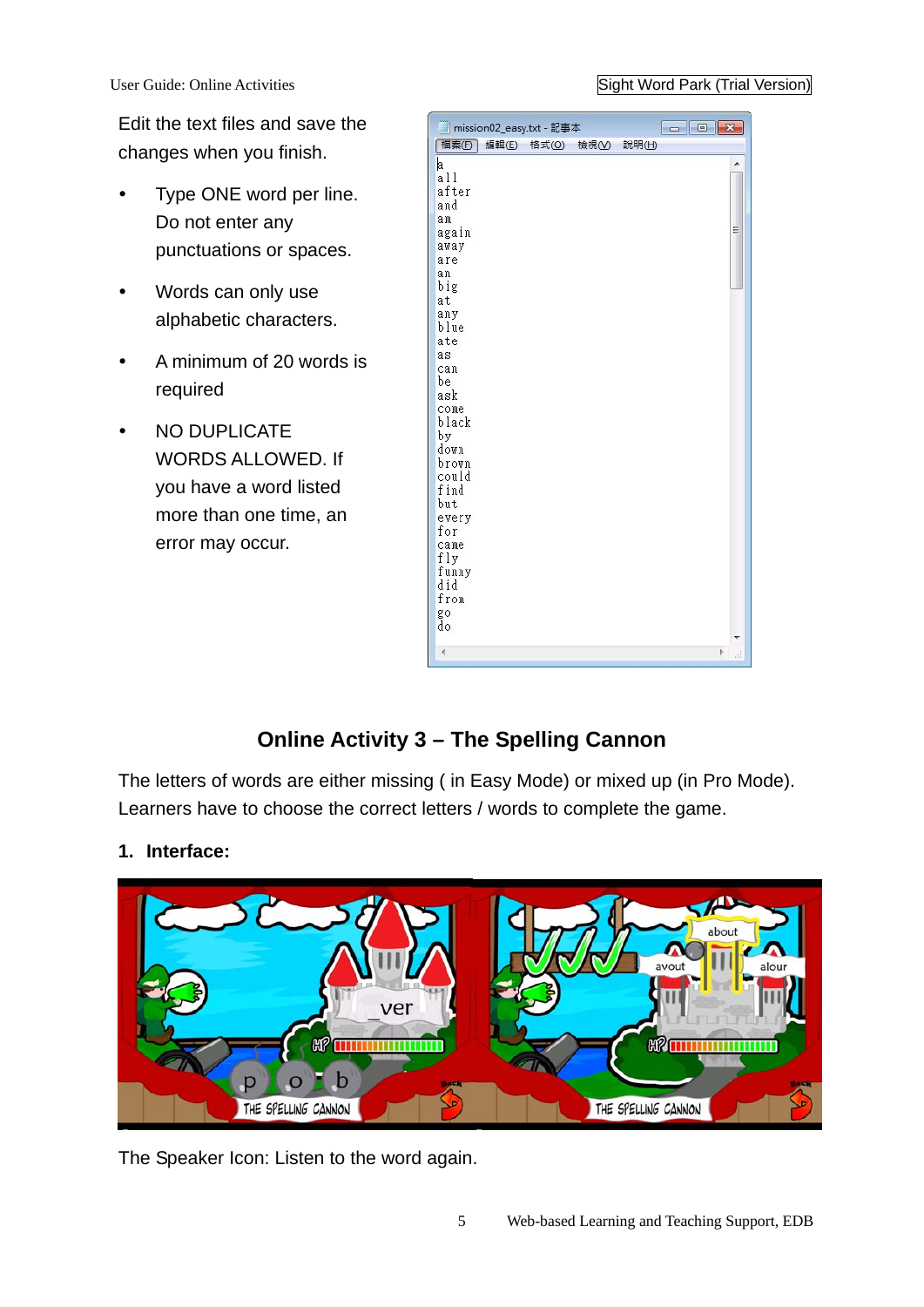#### Back: Go back to the game menu.

#### **2. Create a new game using your own words**

Open the game folder. Double-click the text files to edit the word lists.

To edit words in Easy Mode, right click *mission03\_easy.txt* and open it with Notepad. To edit words in Pro Mode, right click *mission03\_adv.txt* and open it with Notepad.

| ■開啟 ▼<br>组合管理 ▼                                                                                                  | 列印<br>共用對象 ▼<br>電子郵件                                                                                                                                                                            |                  | 新增資料來<br>燒綠                                                                                                                           | 图 ▼           | FI | 0                                                         |
|------------------------------------------------------------------------------------------------------------------|-------------------------------------------------------------------------------------------------------------------------------------------------------------------------------------------------|------------------|---------------------------------------------------------------------------------------------------------------------------------------|---------------|----|-----------------------------------------------------------|
| ☆ 我的最愛                                                                                                           | 名稱                                                                                                                                                                                              |                  | 修改日期                                                                                                                                  | 頭型            |    | 大小                                                        |
| 下戰<br>桌面                                                                                                         | source<br>mission01 adv                                                                                                                                                                         |                  | 10/5/2012 12:07<br>14/3/2012 13:59                                                                                                    | 榴露管料夾<br>文字文件 |    |                                                           |
| 最近的位置                                                                                                            | mission01_easy<br>mission02 adv                                                                                                                                                                 |                  | 開啟(O)<br>列印(P)                                                                                                                        |               |    |                                                           |
| mission02_easy<br>媒體櫃<br>mission03 adv<br>文件<br>F.<br>音笔                                                         | mission03_easy                                                                                                                                                                                  | ÷.<br>t.         | 編輯(E)<br>Convert to Adobe PDF<br>Combine supported files in Acrobat                                                                   |               |    |                                                           |
| 規訊                                                                                                               | mission04 adv                                                                                                                                                                                   | $\mathbf \Omega$ | 掃描(S) mission01 adv.txt                                                                                                               |               |    |                                                           |
| 圖片                                                                                                               | mission04 easy                                                                                                                                                                                  |                  | 開啟檔案(H)                                                                                                                               |               | ٠  | $\bm{\bm{\epsilon}}$<br>Dreamweaver 8                     |
| sightwordpark game00<br>電腦<br>Windows7_OS (<br>CD 光碟機 (D:) U<br>HD-CXU2 (F:)<br>$\rightarrow$<br>ALL public (Nec | sightwordpark_game01_advmode<br>sightwordpark game01 easymode<br>sightwordpark_game02_advmode<br>sightwordpark game02 easymode<br>sightwordpark_game03_advmode<br>sightwordpark game03 easymode | €<br>建<br>€<br>建 | 共用對象(H)<br>Add to archive<br>Add to "mission01 adv.rar"<br>Compress and email<br>Compress to "mission01_adv.rar" and email<br>還原茜版(V) |               |    | 暦<br>WordPad<br>記事本<br>選擇預設程式(C)<br>14, 77<br>1,024<br>99 |
| ₩<br>Lenovo Recove                                                                                               | sightwordpark_game04_advmode<br>EI COMMON (<br>sightwordpark game04 easymode<br>ø<br>sightwordpark_intro                                                                                        |                  | 傳送到(N)<br>¥.                                                                                                                          |               |    | 1.19                                                      |
| public (\\edbfs(<br>karenlaw (Nedb)                                                                              |                                                                                                                                                                                                 |                  | 剪下门<br>複製(C)                                                                                                                          |               |    | 1,19<br>8,03                                              |
| a win22 AVENROEL<br>文字文件                                                                                         | mission01_adv 修改日期: 14/3/2012 13:59<br>建立日<br>大小: 1.47 KB                                                                                                                                       |                  | 建立捷徑(S)<br><b>刪除(D)</b><br>重新命名(M)                                                                                                    |               |    | ٠                                                         |
|                                                                                                                  |                                                                                                                                                                                                 |                  | 内容(R)                                                                                                                                 |               |    |                                                           |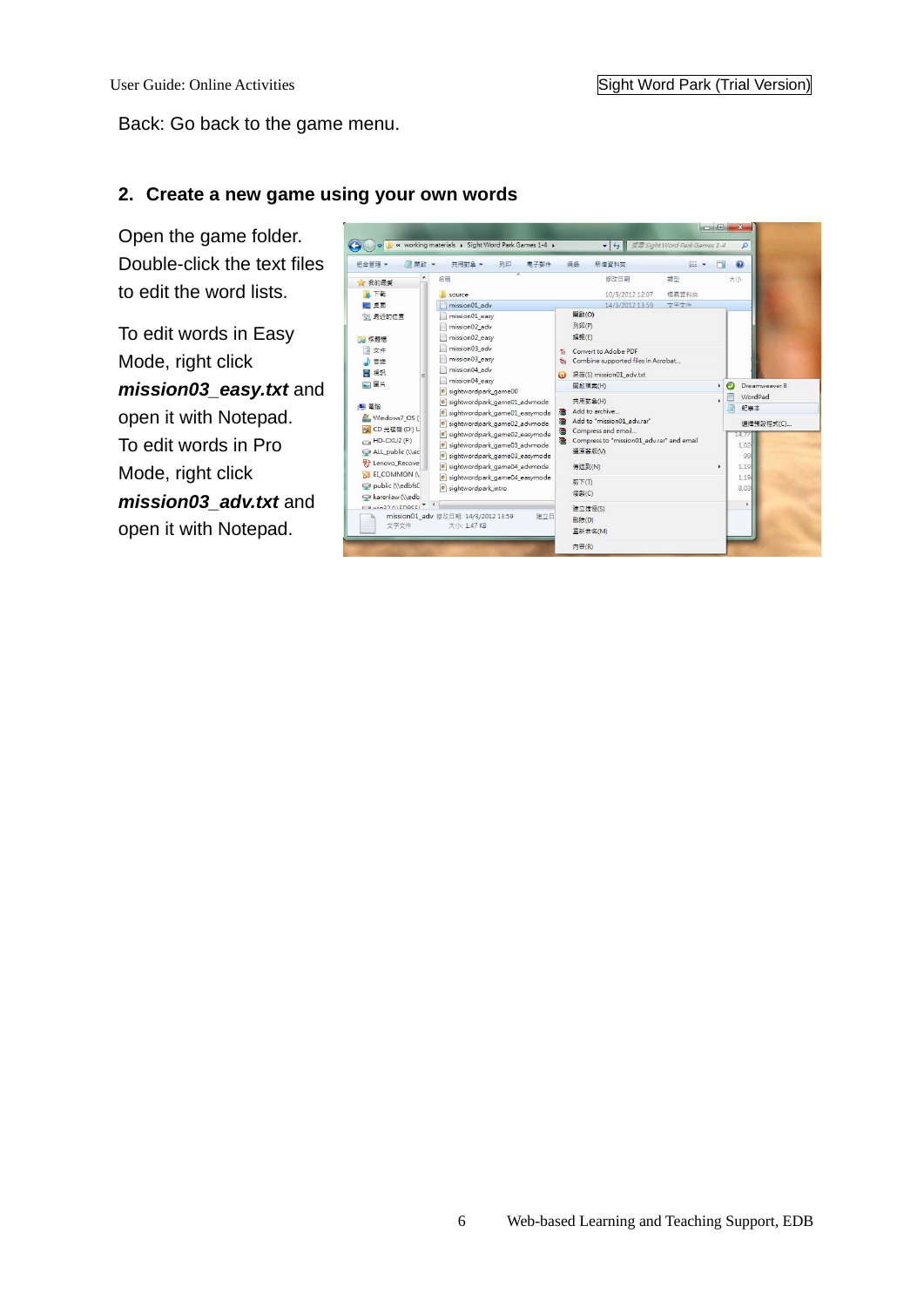Edit the text files for **Easy Mode**:

- ONE question per line. Do not enter any punctuation.
- Type FIVE entries for each question. The FIRST entry on the line is the question. The SECOND one is the answer key. The THIRD and the FORTH ones are distracters. The LAST one is correct answer shown after the question is being answered.
- Separate each word by pressing the **TAB** button once.

Words can only use alphabetic characters.

| mission03_easy.txt - 記事本         |              |           | $\Box$<br>$\mathbf{x}$<br>$\Box$ |             |         |  |
|----------------------------------|--------------|-----------|----------------------------------|-------------|---------|--|
| 福案(F)                            | 編輯(E)        | 格式(O)     | 檢視①                              | 說明(H)       |         |  |
| $an_$                            | d            |           | g                                | and         |         |  |
| way                              | a            | e<br>d    |                                  | away        |         |  |
| bi_                              | g<br>]       |           | 。<br>j                           | big         |         |  |
| b_ue                             |              | y.j<br>gb | t                                | blue        | Ξ       |  |
| $c_n$                            | a            |           | h                                | can         |         |  |
| _ome                             | Ċ            |           | n                                | come        |         |  |
| do_n                             | W            | Ċ         | V                                | down        |         |  |
| f_nd                             | $\mathbf{i}$ | t         | S                                | find        |         |  |
| $fo_$                            | r            | d         | $\mathbf s$                      | for         |         |  |
| fun_y                            | π            | M         | W                                | funny       |         |  |
| g_                               | 0            | Z         | y                                | go          |         |  |
| _elp                             | h            | f         | r                                | help        |         |  |
| her_                             | ė            | W         | p<br>1                           | here        |         |  |
| $\mathbf n$                      | $\mathbf{i}$ | k         |                                  | in          |         |  |
| i.                               | S            | g         | ÿ                                | is          |         |  |
| t                                | $\mathbf{i}$ | t<br>i    | Ċ                                | it          |         |  |
| $\overline{j}$ u_p               | m            |           | p                                | jump        |         |  |
| litt_e                           | 1            | t         | Ō                                | little      |         |  |
| $loo_$                           | k            | ė         | W                                | look        |         |  |
| m ke                             | a            | Ċ         | S                                | make        |         |  |
| $m_{-}$                          | ė            | a         | Ċ                                | me          |         |  |
| m                                | y            | k         | Z                                | mу          |         |  |
| $_{\circ}$ ot                    | n            | U         | ė                                | not         |         |  |
| $0_e$                            | 'n           | M         | b                                | one         |         |  |
| pl_y                             | a<br>d       | s         | Ō                                | play<br>red |         |  |
| $re_{-}$                         | r            | g<br>h    | U                                |             |         |  |
| _un<br>s_id                      | a            | M         | q<br>ė                           | run<br>said |         |  |
| $se$ <sub><math>-</math></sub>   | ė            | U         | X                                | see         |         |  |
| he                               | t            |           | h                                | the         |         |  |
| thre_                            | e            | p<br>j    | S                                | three       |         |  |
| $\overline{\phantom{0}}^{\circ}$ | t            | X         | $\mathrm{i}$                     | to          |         |  |
| tw                               | Ō            | ė         | S                                | two         |         |  |
| $\mathbb{P}$                     | u            | X         | Ō                                | up          |         |  |
| W_                               | e            | l         | S                                | we          |         |  |
|                                  |              |           |                                  |             |         |  |
| ∢                                |              | Ш         |                                  |             | Þ<br>ΔÎ |  |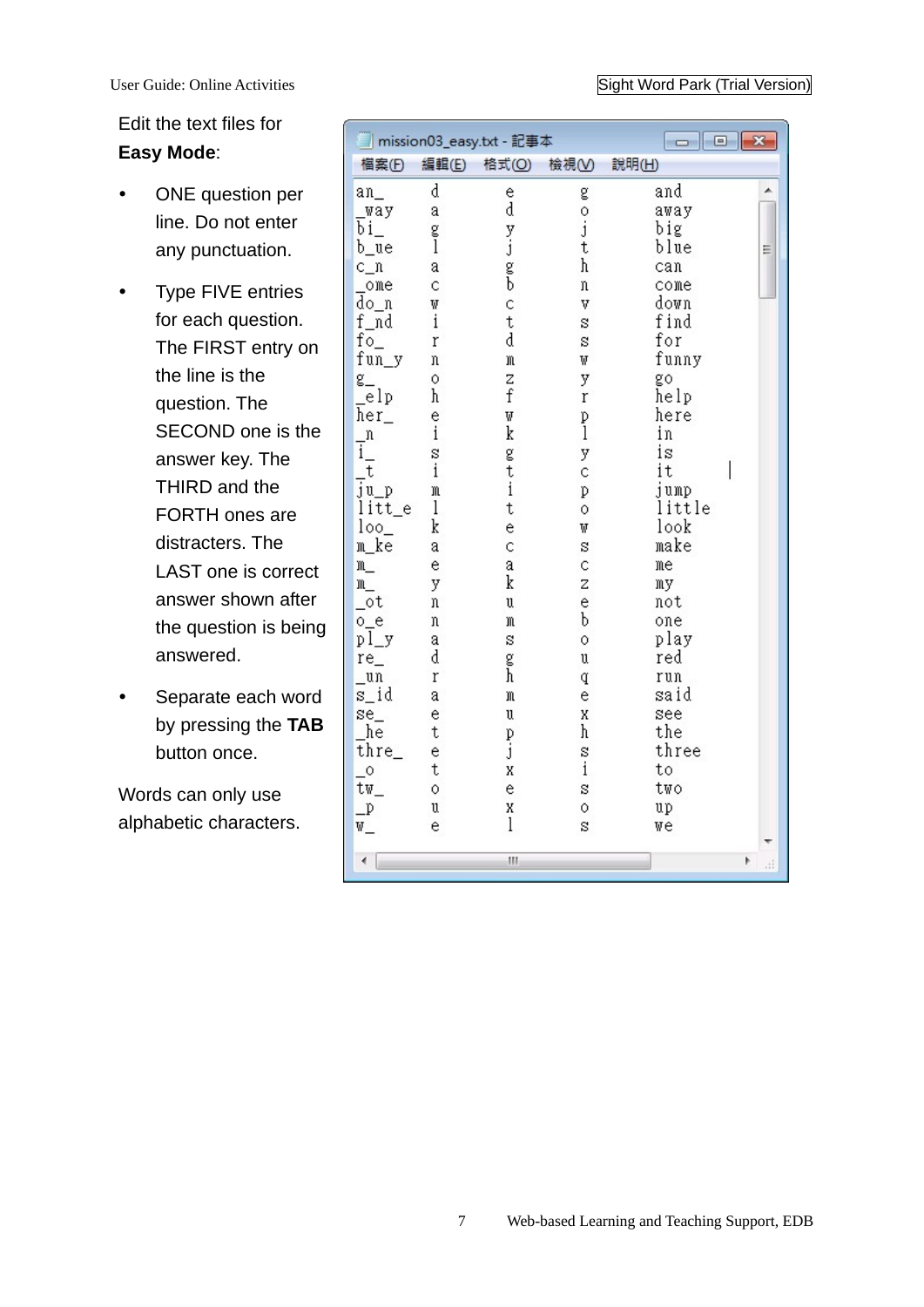Edit the text files for **Pro Mode**:

- ONE question per line. Do not enter any punctuation.
- Type THREE entries for each question. The FIRST entry is the answer key. The SECOND and the THIRD ones are distracters.
- Separate each word by pressing the **TAB** button once.
- Words can only use alphabetic characters.

|            | mission03_adv.txt - 記事本 |              | 回     |
|------------|-------------------------|--------------|-------|
| 福案(F)      | 編輯(E)                   | 格式(O)<br>檢視① | 說明(H) |
| and        | nad                     | nda          |       |
| away       | waya                    | waay         |       |
| big        | bij                     | dij          |       |
| blue       | bule                    | beul         | Ξ     |
| can        | cnm                     | anc          |       |
| come       | comn                    | cnne         |       |
| down       | domn                    | dwnn         |       |
| find       | fjnd                    | fung         |       |
| for        | fou                     | ruf          |       |
| funny      | fuuny                   | fany         |       |
| help       | hep                     | hlepp        |       |
| here       | tere                    | ereh         |       |
| jump       | jnnp                    | jimp         |       |
| little     | lottle                  | tolle        |       |
| look       | luuk                    | loko         |       |
| make       | makt                    | maek         |       |
| not        | ont                     | nat          |       |
| one        | onw                     | oen          |       |
| play       | klay                    | alpy         |       |
| red        | redd                    | reerd        |       |
| run        | rnnu                    | renu         |       |
| said       | soid                    | asid         |       |
| see        | seee                    | siie         |       |
| the        | tde                     | eht          |       |
| three      | reeth                   | treee        |       |
| two        | twoo                    | otw          |       |
| where      | whara                   | wherr        |       |
| yellow     | ylloew                  | yollew       |       |
| you<br>all | yuo<br>aili             | yyou<br>aii  |       |
| are        | rea                     | aeer         |       |
| ate        | tae                     | ated         |       |
| black      | blcck                   | backl        |       |
| brown      | brouwn                  | bowrn        |       |
| but        | buut                    | bnt          |       |
|            |                         |              |       |
|            | Ш                       |              | þ     |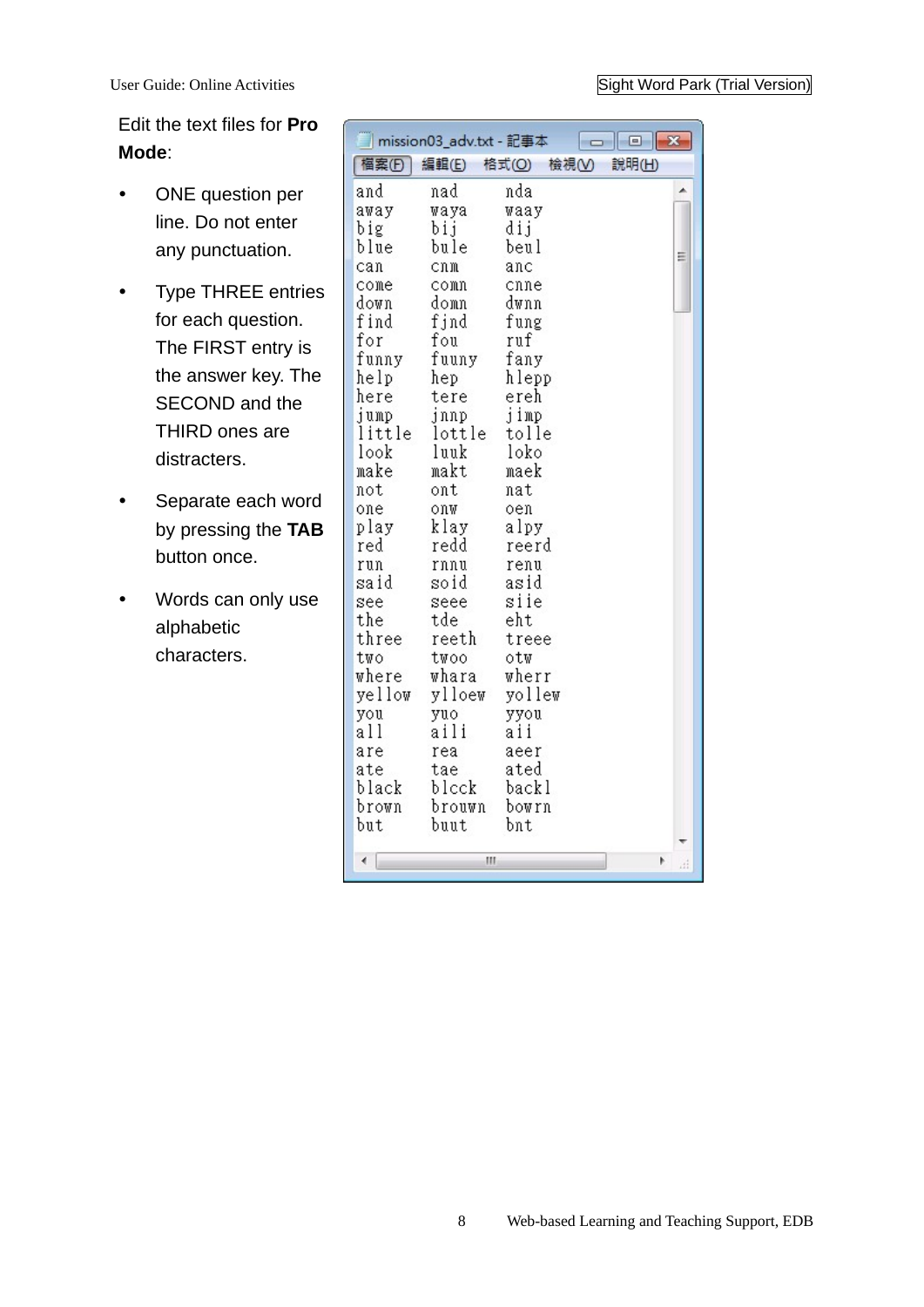## **Online Activity 4 – Sight Word Express**

In each round, a train comes with a sentence. Players need to complete the sentence by filling in the blank with the words provided. A correct sentence will start the train.

### **1. Interface:**



The Bird: Listen to the word again.

Back: Go back to the game menu.

#### **2. Create a new game using your own words**

Open the game folder. Double-click the text files to edit the word lists.

To edit words in Easy Mode, right click *mission04\_easy.txt* and open it with Notepad. To edit words in Pro Mode, right click *mission04\_adv.txt* and open it with Notepad.

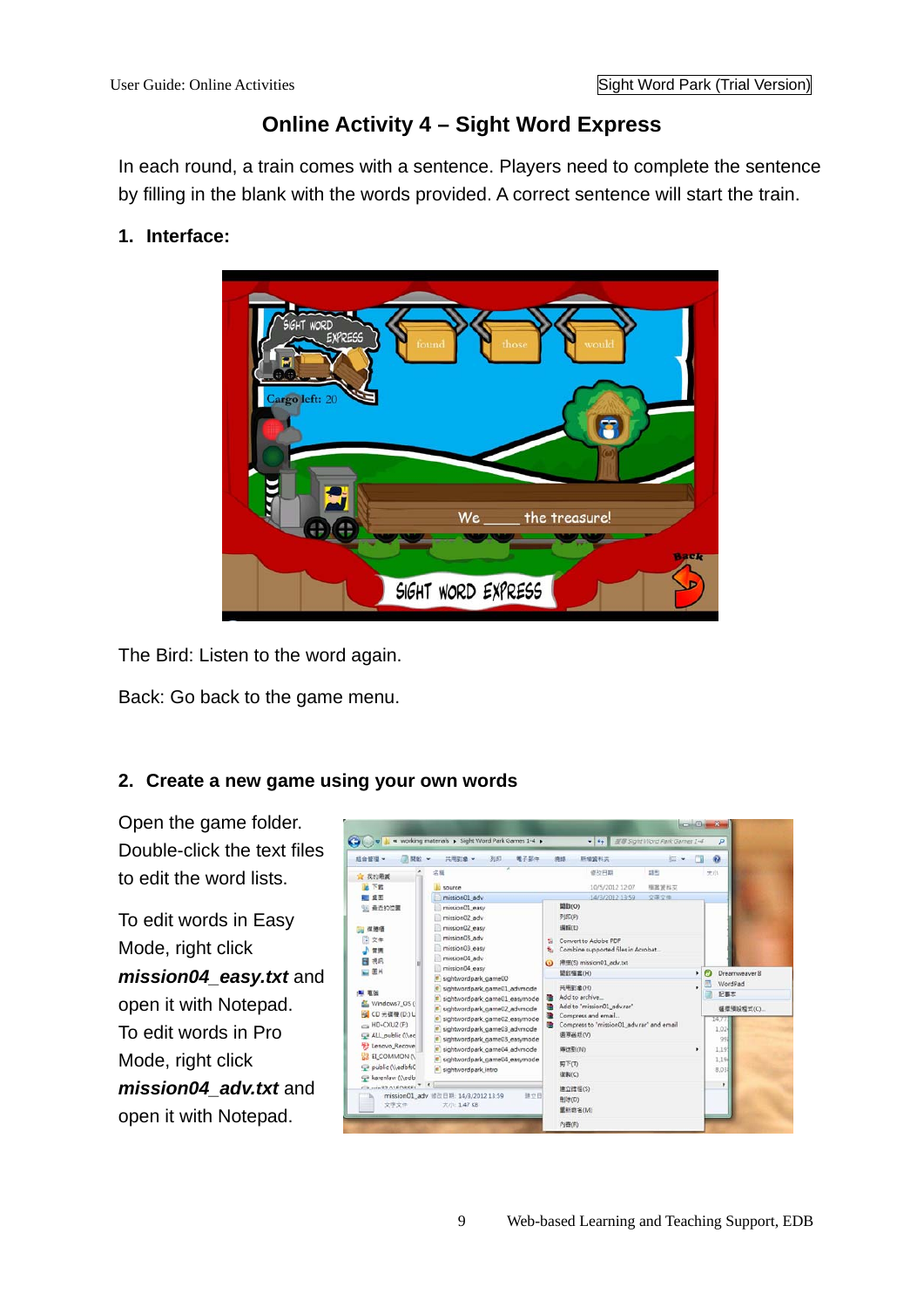#### User Guide: Online Activities Sight Word Park (Trial Version)

Edit the text files for **Easy Mode**:

- ONE question per line. Do not enter any punctuation.
- Type FOUR entries for each question. The FIRST entry on the line is the question. The SECOND one is the answer key. The THIRD and the FORTH ones are distracters. Separate each word by pressing the **TAB** button once.

Words can only use alphabetic characters.

| mission04_easy.txt - 記事本                                                                                                                                                                                                                                                                                                                                                               |              |                                                                    |         |  |  |  |  |
|----------------------------------------------------------------------------------------------------------------------------------------------------------------------------------------------------------------------------------------------------------------------------------------------------------------------------------------------------------------------------------------|--------------|--------------------------------------------------------------------|---------|--|--|--|--|
| 福案(F) 編輯(E) 格式(◎) 檢視(◇) 說明(H)                                                                                                                                                                                                                                                                                                                                                          |              |                                                                    |         |  |  |  |  |
| I eat _____ cake. a ____ I<br>I have a dog _____ a cat. and<br>I throw ___ the rubbish. away come you<br>I have a dog. big for<br>The sky is  blue we<br>I read. can not red<br>I here. Come Where Blue<br>"Please sit , Mary." down                                                                                                                                                   | $\mathbf{I}$ | Y<br>an<br>on old<br>the <i>Y</i><br>Y<br>and<br>Y<br>down up play |         |  |  |  |  |
| I can't ___ my ruler. find one<br>Come 2. here the three<br>eat a banana . I Down                                                                                                                                                                                                                                                                                                      |              | funny<br>Y<br>Where                                                | Y       |  |  |  |  |
| The fox is $\frac{1}{\sqrt{2}}$ the box.                                                                                                                                                                                                                                                                                                                                               | in           | and it                                                             | Y       |  |  |  |  |
| Tom my friend. is up<br>We like it my find Y<br>They into the water. jump can make<br>My bother is cute. little you it<br>at the bee. Look See Away Y<br>The international state of the spall of the Many Y<br>The state of the spall of t<br>My mum will _____ a pie. make yellow                                                                                                     |              | Y<br>look                                                          | Y<br>Y  |  |  |  |  |
| ny mum will make a pie for ____.<br>My mum will make a pie for ____.<br>Where is                                                                                                                                                                                                                                                                                                       |              | me<br>here in<br>not                                               |         |  |  |  |  |
| Tom does ______ go to school today.<br>I have ______ apple for lunch. one play<br>I with Mary and Tom. play red down<br>The apple is ____. red make my Y<br>I with my dog. run red said Y<br>"Come here," ___ Mary. said funny not Y<br>I ___ with my eyes. see three and<br>kitten is cute. The You<br>We walk the where jump<br>We walk to see here<br>I have hands. two help a<br>∢ |              | not one can<br>a a<br>Run<br>Y<br>Y                                | Y<br>Y. |  |  |  |  |